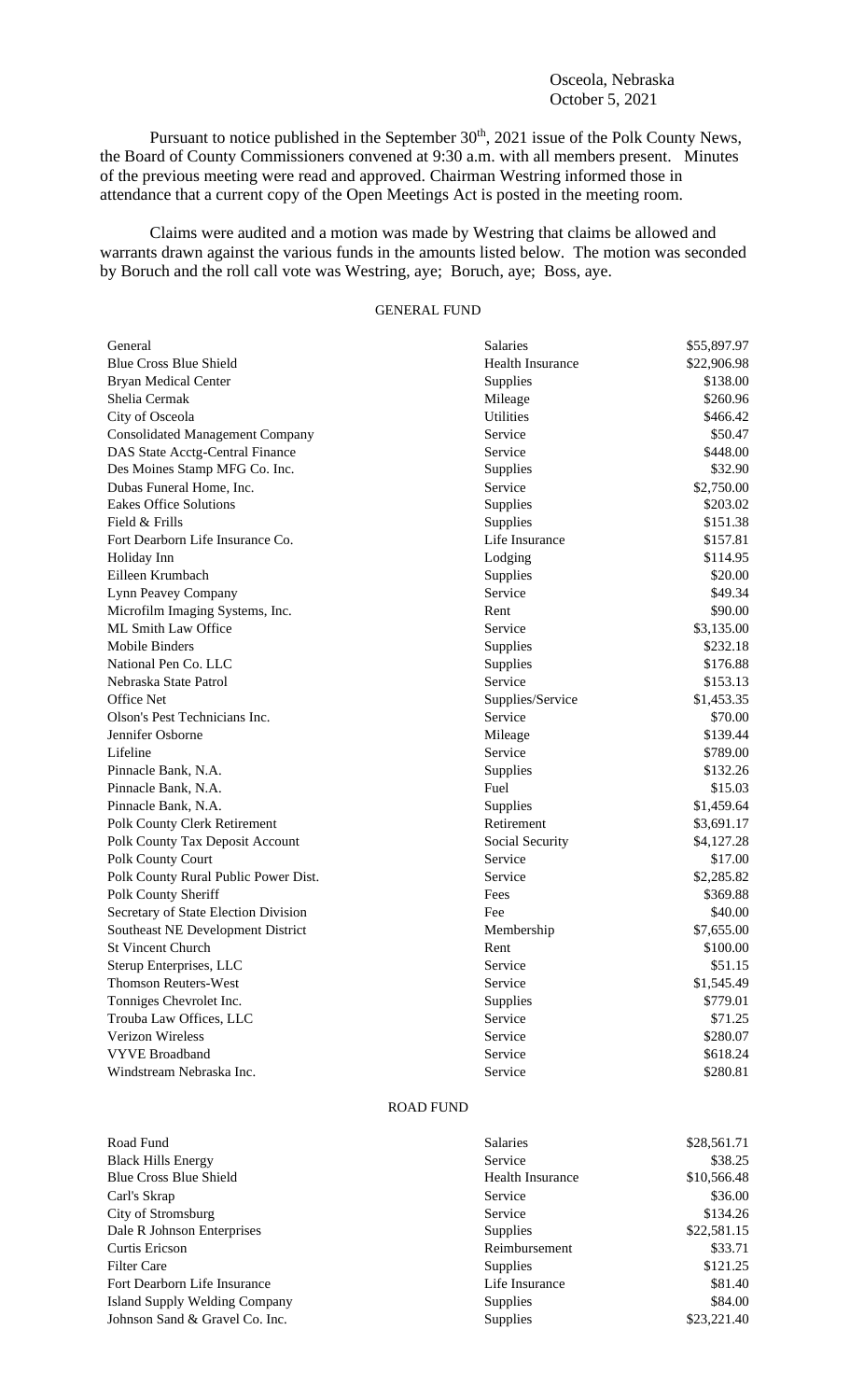| Nebraska Department of Revenue          | Supplies                | \$508.00    |
|-----------------------------------------|-------------------------|-------------|
| Osceola Implement & Supply Inc.         | Supplies                | \$110.40    |
| Polk County Clerk                       | Retirement              | \$1,791.85  |
| Polk County Tax Deposit Account         | Social Security         | \$2,160.02  |
| Polk County Rural Public Power Dist.    | <b>Utilities</b>        | \$223.14    |
| PowerPlan                               | Service                 | \$1,484.64  |
| Windstream Nebraska Inc.                | Service                 | \$57.45     |
| <b>SENIOR CITIZEN SERVICE FUND</b>      |                         |             |
| <b>Midwest Covenant Homes</b>           | Service                 | \$13,799.39 |
| Sanford Health                          | Service                 | \$90.00     |
| <b>INHERITANCE TAX FUND</b>             |                         |             |
| <b>MIPS</b>                             | <b>Computer Expense</b> | \$2,157.12  |
| Stanard Appraisal Services Inc.         | Service                 | \$9,635.00  |
| <b>WEED FUND</b>                        |                         |             |
| Polk County Rural Public Power District | Service                 | \$48.16     |
| Sterup Enterprises, LLC                 | Service                 | \$80.00     |

The following fees were earned by the various offices and submitted to the County Treasurer. County Treasurer receipts show fees earned were credited to the appropriate county funds.

| Dwaine W. Ladwig, Sheriff     | \$948.62   |
|-------------------------------|------------|
| Debra S. Girard, County Clerk | \$4,442.36 |

The County Jail Report for the month of September was reviewed by the Board and approved.

The law enforcement contract with the City of Stromsburg was reviewed. An annual cost increase of 3% was included in the interlocal agreement. A motion was made by Westring to approve the Law Enforcement Contract with the City of Stromsburg as presented. The motion was seconded by Boss and the roll call vote was Westring, aye; Boss, aye; Boruch, aye.

The Board formally accepted the resignation of Shelia M. Cermak as Polk County Assessor.

Since there are only three residents of Polk County who possess a current Nebraska Assessor's certificate required for holding the position of deputy or county assessor, a motion was made by Boruch to appoint Jodi L. Krance as Polk County Assessor. Ms. Krance is currently serving as the Merrick County Deputy Assessor. The motion was seconded by Westring and the roll call vote was Boruch, aye; Westring, aye; Boss, aye. While the Board could have taken 45 days to fill the position, there was a sense of urgency to appoint the new assessor due to the upcoming deadlines in the office to process the levies and to prepare the Certificate of Taxes Levied, along with the 2021 tax statements.

The applications for the custodian/groundskeeper position received to date were reviewed by the Board. No action was taken.

Jim Winslow of the Osceola Tavern met with the Board to ask for approval for a special designated permit to have alcohol at a function to be held on the Polk County Fairgrounds. A motion was made by Boruch to allow the Osceola Tavern to sell and serve alcohol on November 13<sup>th</sup>, 2021 in the Ag Pavilion on the Polk County Fairgrounds. The motion was seconded by Boss and the roll call vote was Boruch, aye; Boss, aye; Westring, aye.

Highway Supt. Theis updated the Board on the work being done in the Road Dept. Platte County is waiting for the results of testing done on the road south of Duncan before determining exactly what they plan to do to the road. Crushed concrete is being stockpiled in both the Osceola and Shelby shop yards and shredding work is being done in the Polk area. Supt. Theis would like to review the current driveway policy that was adopted in 2003 for potential updates.